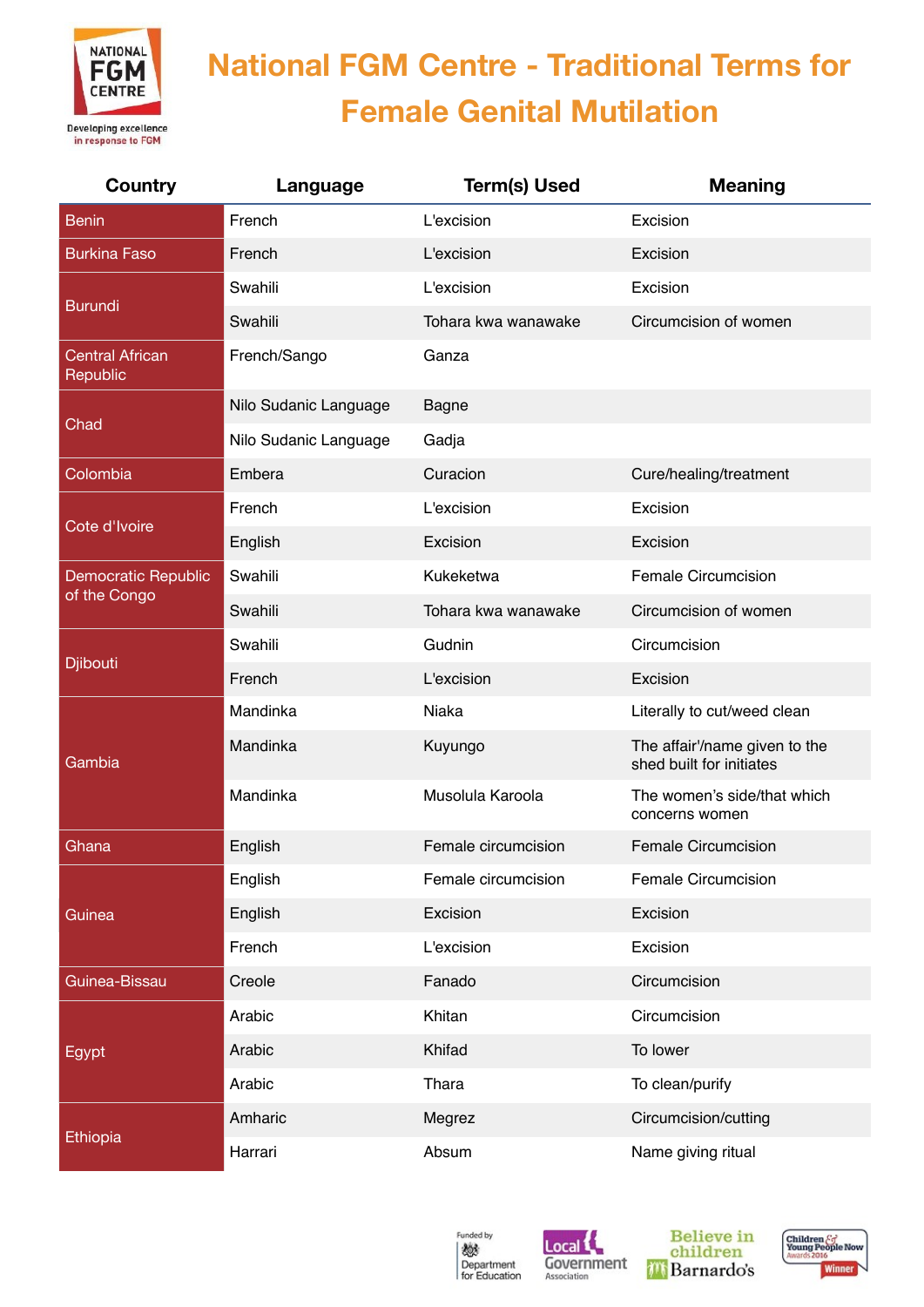

| Country         | Language                                              | <b>Term(s) Used</b> | <b>Meaning</b>                                  |
|-----------------|-------------------------------------------------------|---------------------|-------------------------------------------------|
| Eritrea         | Tigregna                                              | Mekhnishab          | Circumcision/cutting                            |
|                 | Amharic                                               | Grazate             | Circumcision                                    |
| India           | Lisan ud-Dawat (dialect of Khatnauracion<br>Gujarati) |                     | Circumcision                                    |
| Indonesia       | Malay                                                 | Sunat perempuan     | Female' sunnah or tradition                     |
|                 | Malay                                                 | Sunat               | Circumcision                                    |
|                 |                                                       | Khatne              | Circumcision                                    |
| Iran            | Kurdish Sorani                                        | Khatana             | Circumcision                                    |
|                 | Farsi                                                 | Sunat               | Circumcision                                    |
| Iraqi Kurdistan |                                                       | Khatana             | Circumcision                                    |
|                 | Javanese                                              | <b>Kres</b>         | Hatching/Pricking                               |
| Java            | Javanese                                              | Tetesan             | Hatching/Pricking                               |
|                 | Swahili                                               | Kutairi             | Circumcision                                    |
|                 | Swahili                                               | Kutairi was ichana  | Circumcision of girls                           |
| Kenya           | Swahili                                               | Kukeketwa           | <b>Female Circumcision</b>                      |
|                 | Swahili                                               | Tohara kwa wanawake | Circumcision of women                           |
| <b>Malawi</b>   | English                                               | Initiation          | Rite of passage                                 |
| Malaysia        | Malay                                                 | Wajib               | Any religious duty commanded by<br>Allah (God)  |
|                 | Malay                                                 | Sunnah              | Religious tradition/obligation (for<br>Muslims) |
| <b>Maldives</b> | Divehi                                                | Sunnah              | Religious tradition/obligation (for<br>Muslims) |
| Mali            | French/Bambara                                        | Selidjili           | <b>Ritual Purity</b>                            |
|                 | French/Bambara                                        | Selidjili           | Ablution                                        |
|                 | French/Bambara                                        | Bolokoli            | To wash your hands                              |
|                 | French/Bambara                                        | Sunna               | Religious tradition/obligation (for<br>Muslims) |
|                 | French                                                | Excision            | Excision                                        |
| Mozambique      | Swahili                                               | Tohara kwa wanawake | Circumcision of women                           |
|                 | Swahili                                               | Kukeketwa           | <b>Female Circumcision</b>                      |







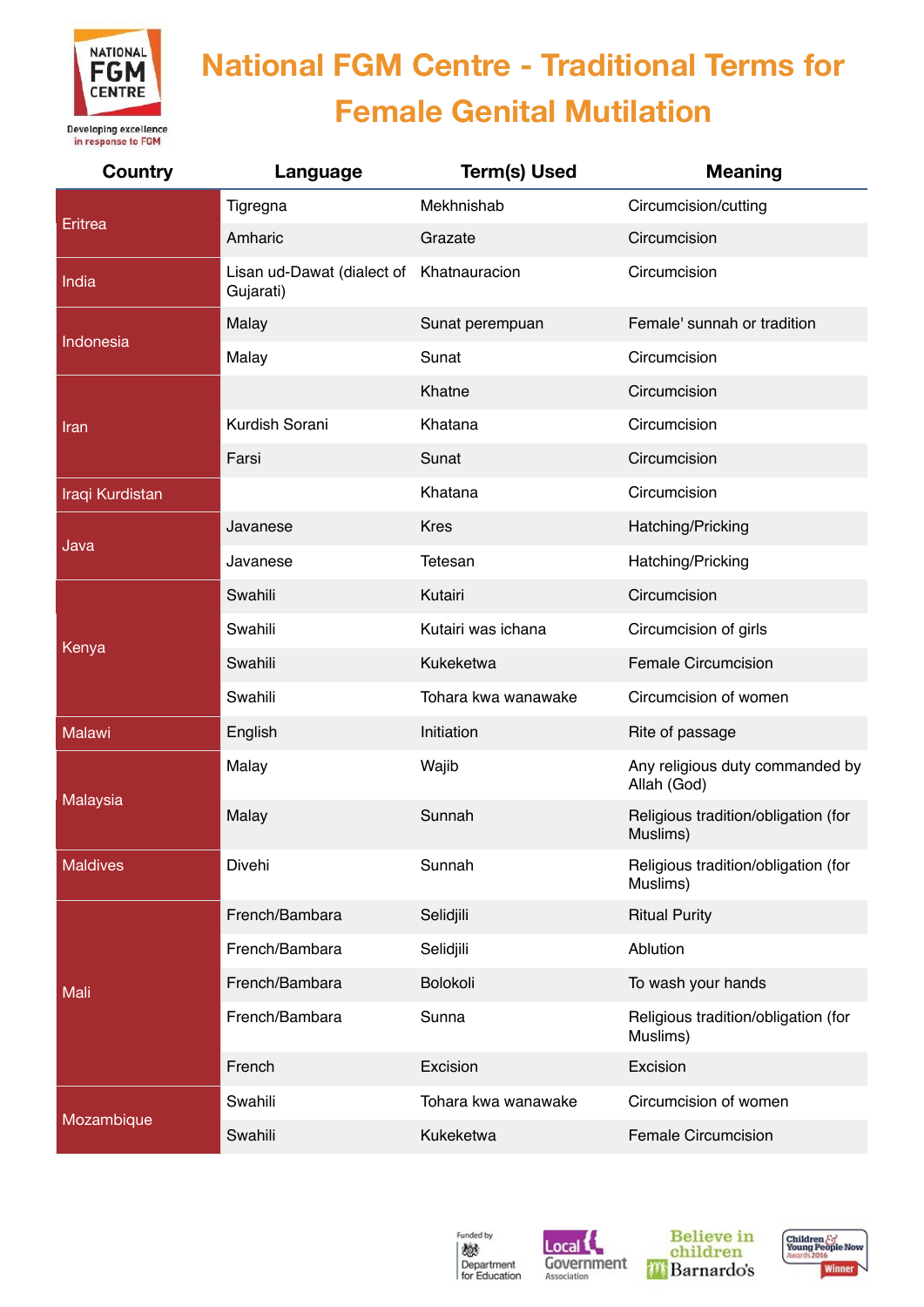

| <b>Country</b> | Language        | <b>Term(s) Used</b>                          | <b>Meaning</b>                                                          |
|----------------|-----------------|----------------------------------------------|-------------------------------------------------------------------------|
| <b>Niger</b>   | Hausa           | Kaciyar mata                                 | Female Circumcision                                                     |
| Nigeria        | Igbo            | Ibi/Ugwu                                     | The act of cutting                                                      |
|                | Yoruba          | Didabe fun omobirin/ila kiko<br>fun omobirin |                                                                         |
|                | General/English | Circumcision                                 | Circumcision                                                            |
|                | Ibo             | Isa aru                                      | Bathing before delivery                                                 |
|                | Mandingo        | Sunna                                        | Religious tradition/obligation (for<br>Muslims)                         |
|                | Arabic          | Khifad                                       | Circumcision                                                            |
| Oman           | Arabic          | <b>Badhr</b>                                 |                                                                         |
| Pakistan       | Urdu            | Khatna                                       | Circumcision                                                            |
| Panama         | Embera          | Curacion                                     | Cure/healing/treatment                                                  |
| Peru           | Embera          | Curacion                                     | Cure/healing/treatment                                                  |
|                | Filipino        | Pag-Islam                                    |                                                                         |
| Philippines    | Filipino        | Sunnah                                       | Religious tradition/obligation (for<br>Muslims)                         |
|                | Kinyarwanda     | Bukgukuna imishino                           | Labia Elongation                                                        |
| Rwanda         | Kinyarwanda     | Guca imyeyo                                  | Labia Elongation                                                        |
| Saudi Arabia   | Arabic          | Sunnah                                       | Religious tradition/obligation (for<br>Muslims)                         |
| Sierra Leone   | Soussou         | Sunna                                        | Religious tradition/obligation (for<br>Muslims)                         |
|                | Temenee         | <b>Bondo</b>                                 | Integral part of an initiation rite<br>into adulthood (for non-Muslims) |
|                | Mendee          | Bondo/sonde                                  | Integral part of an initiation rite<br>into adulthood (for non-Muslims) |
|                | Mandinka        | Halalays                                     | Sanctioned - implies purity                                             |
|                | Mandingo        | Bondo                                        | Integral part of an initiation rite<br>into adulthood (for non-Muslims) |
|                | Limba           | <b>Bondo</b>                                 | Integral part of an initiation rite<br>into adulthood (for non-Muslims) |
| Singapore      | Malay           | Sunat perempuan                              | Female Sunnah/circumcision or<br>tradition                              |
|                | Malay           | Sunat                                        | Circumcision                                                            |
|                | Malay           | Khitan perempuan                             | Female Circumcision                                                     |



Local <sup>{</sup>

Association